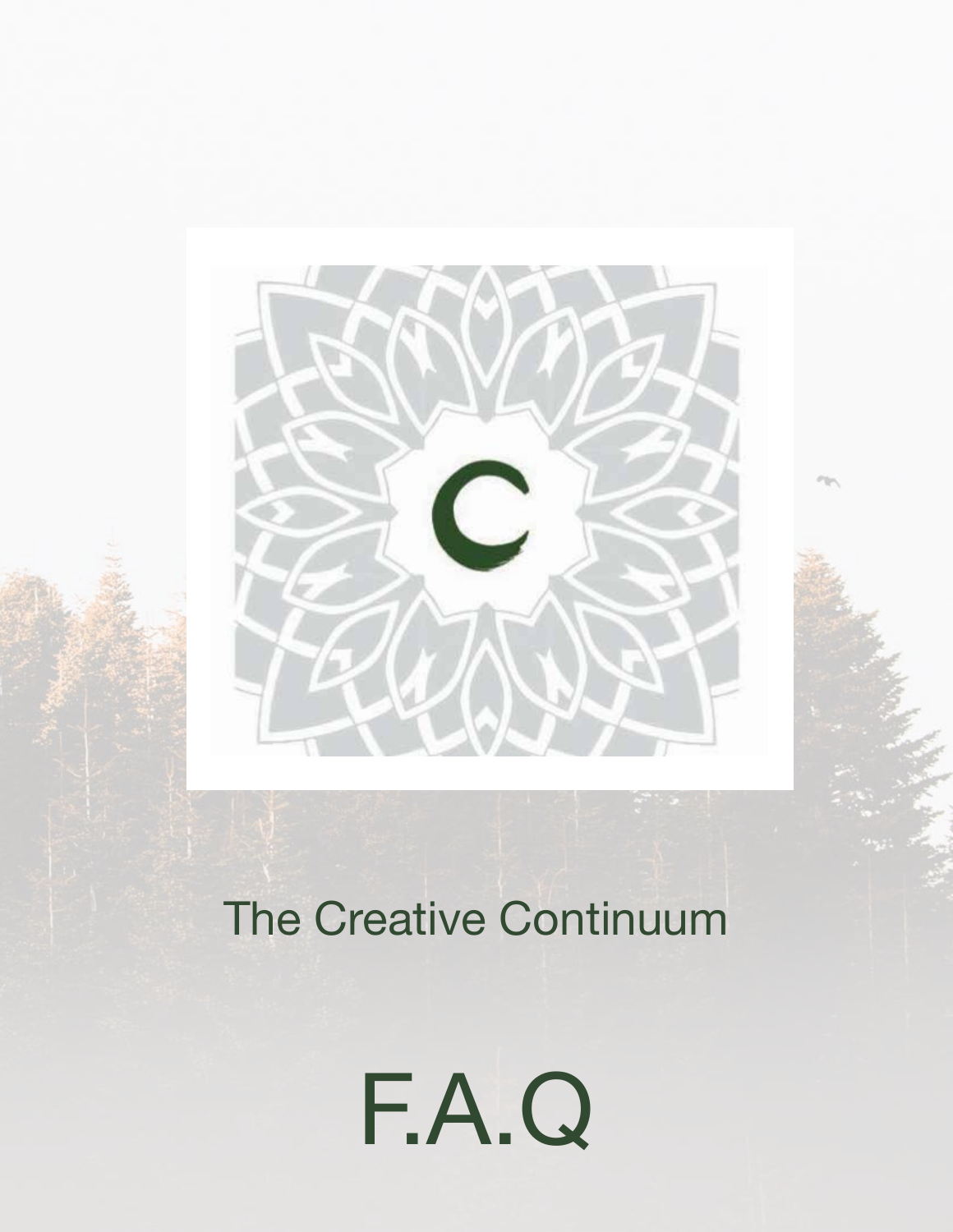## About Rooms for Hire

Hopefully these questions answer your questions, but please give us a call if you need any further clarification

1. What's the cancellation policy and how much notice do you need?

A weeks notice is required for Studio hire cancellation and 3days prior for consulting rooms otherwise there will be a fee of 50% of the hiring cost.

2. Do you have a newsletter or website I can promote my services or workshop? Mail chimp, FB, Instagram

3. How many trestle tables and chairs fit comfortably in the space?

Yes there are 2 long timber trestle tables 2 smaller portable tables, 1 longer table and 12 folding chairs. If more furniture is needed, they can be sourced.

### 4. Is there music/sound system?

Yes there is a SONOs Move system, which anyone can connect to via Bluetooth or Wifi with their phone. You can play all your favourite tracks via your SONOs app, Spotify, Soundcloud, ITunes and any other app

5. How can I check or know what rooms are available when?

Go to our booking calendar to see when the room/s are available to host your event, group or workshop.

6. What is the process of booking the studio or consulting room and paying? View availability

Submit an Expression of Interest form

Agree to Terms and Conditions

Once you have received confirmation of your booking you can make an EFT payment

7. Can I book in for one time slot only? Yes. Link to rates and timeslots

8. Do I need insurance?

2 Yes you need public liability insurance for yourself and your group members 3